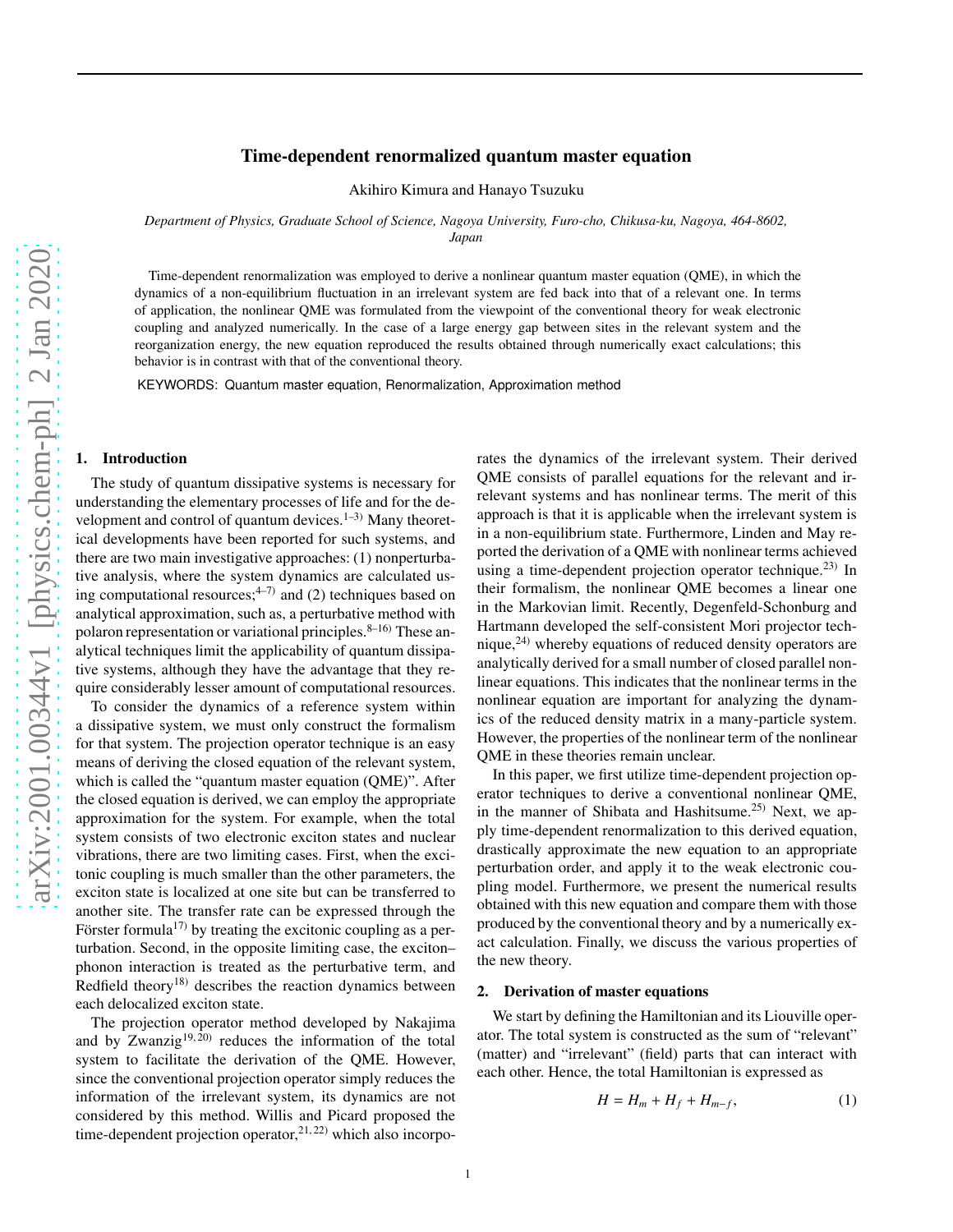

Fig. 1. Schematic view of relevant (red) and irrelevant (blue) systems. The red lines and blue circles represent the possible states of the relevant and irrelevant systems, respectively. These two systems interact through *Hm*−*<sup>f</sup>* , and this interaction is represented by the wavy lines.

where, for example,  $H_m$  is the electronic Hamiltonian for the relevant (matter) system,  $H_f$  is the irrelevant (field) Hamiltonian describing the environment nuclear vibration (phonon field), and *Hm*−*<sup>f</sup>* is the interaction Hamiltonian between the relevant and irrelevant systems. Based on the Hamiltonians, we define each eigenvector as  $|\phi_i^j|$  $\binom{f}{i}$  ( $|\phi_j^m\rangle$ ) of the *i*th (*j*th) quantum number for the relevant (irrelevant) Hamiltonian.

For perturbative approximation, we assume that the total Hamiltonian of Eq. (1) can be divided into two terms as follows:

$$
H = H^0 + H',\tag{2}
$$

where  $H^0$  is the nonperturbative Hamiltonian, and  $H'$  is the perturbative Hamiltonian. The definition of the Liouville operator is completely analogous. Based on the Liouville operator, the Liouville–von Neumann equation in the interaction representation can be written as

$$
i\hbar \frac{\partial W_I(t)}{\partial t} = L'_I(t)W_I(t) \equiv [H'_I(t), W_I(t)], \tag{3}
$$

where  $W_I(t)$  is the density operator in the interaction representation and  $L'_I(t)$  is the interaction representation of  $L'$ , defined as  $U_0^{\dagger}(t)L' \equiv e^{iL^0t/\hbar}L'.$ 

To derive the QME, the time-dependent projection operator $^{21)}$  is defined as

$$
P(t) = R_I(t)\text{Tr}_f + r_I(t)\text{Tr}_m - R_I(t)r_I(t)\text{Tr},\tag{4}
$$

where  $Tr_f$  and  $Tr_m$  are the exclusive trace operators for the irrelevant and relevant systems, respectively (see Fig. 1), and Tr is defined as  $Tr_f Tr_m$ . Finally,  $r_I(t)$  and  $R_I(t)$  are the reduced density operators for the relevant and irrelevant systems, respectively, defined as

$$
r_I(t) = \text{Tr}_f[W_I(t)] = \sum_i \langle \phi_i^f | W_I(t) | \phi_i^f \rangle, \tag{5}
$$

$$
R_I(t) = \text{Tr}_m[W_I(t)] = \sum_j \langle \phi_j^m | W_I(t) | \phi_j^m \rangle.
$$
 (6)

The time-dependent projection operator satisfies the following relations: [*P*(*t*), ∂/∂*t*] ≡ −*P*˙(*t*), *<sup>P</sup>*˙(*t*)*WI*(*t*) <sup>=</sup> 0, *<sup>P</sup>*(*t*1)*P*(*t*2) <sup>≡</sup> *P*(*t*<sub>1</sub>),  $Q(t_1)Q(t_2)$  ≡  $Q(t_2)$ , and  $P(t_1)Q(t_2)$  ≡ 0, where we define  $Q(t) = 1 - P(t)$ .

# *2.1 Time-convolutionless QME*

According to the derivation by Shibata and Hashitsume,  $25$ applying the time-dependent projection operator of Eq. (4) to the Liouville–von Neumann equation of Eq. (3) under the initial condition of  $Q(0)W_I(0) = 0$ , we obtain the following equation for the reduced density matrix in the interaction representation:

$$
i\hbar \frac{\partial P(t)W_I(t)}{\partial t} = P(t)L_I'(t)\Theta(t)P(t)W_I(t),\tag{7}
$$

where

$$
U^{Q}(t) = \exp_{+}\left[-\frac{i}{\hbar} \int_{0}^{t} ds Q(s) L'_{I}(s)\right],
$$
\n(8)

$$
\Theta(t) = \left[1 + \frac{i}{\hbar} \int_0^t ds U^Q(s) Q(s) L'_I(s) P(s) G(t, s)\right]^{-1}, \quad (9)
$$

$$
G(t,s) = \exp_{-}\left[-\frac{i}{\hbar} \int_{s}^{t} ds' L'_{I}(s')\right].
$$
 (10)

Taking the *f* or *m* traces of Eq. (7), and using the definition of Eqs. (5) and (6), we derive the time-convolutionless QME in the interaction representation as follows:

$$
i\hbar \frac{\partial r_I(t)}{\partial t} = \text{Tr}_f[L'_I(t)\Theta(t)r_I(t)R_I(t)],\tag{11}
$$

$$
i\hbar \frac{\partial R_I(t)}{\partial t} = \text{Tr}_m[L_I'(t)\Theta(t)r_I(t)R_I(t)].
$$
 (12)

## 3. Time-dependent renormalized nonlinear QME

#### *3.1 General expression*

To renormalize the irrelevant dynamics of Eq. (12) into the relevant dynamics of Eq. (11), we respectively define the renormalized nonperturbative and perturbative Hamiltonians as

$$
H^{0r}(t) = H^0 + Ch_m(t),
$$
 (13)

$$
H''(t) = H' - Ch_m(t),\tag{14}
$$

where *C* is an arbitrary real variable, and  $h_m(t)$  is defined as the time-dependent operator to renormalize the dynamics of the irrelevant system into that of the relevant system. Eq. (11) is an equation of the reduced density matrix  $r_I(t)$  with respect to the relevant system. However, the reduced density matrix  $R_I(t)$  of the irrelevant system is also included in this equation. Therefore, it is difficult to obtain the analytical/numerical results of  $r_I(t)$  exclusively from Eq. (11), unless we solve the time dependency of  $R_I(t)$ . For this purpose, a renormalization operation is performed such that the renormalized  $R_I(t)$ always has an analytical solution that does not depend on time, yet is necessary to define the initial condition. Based on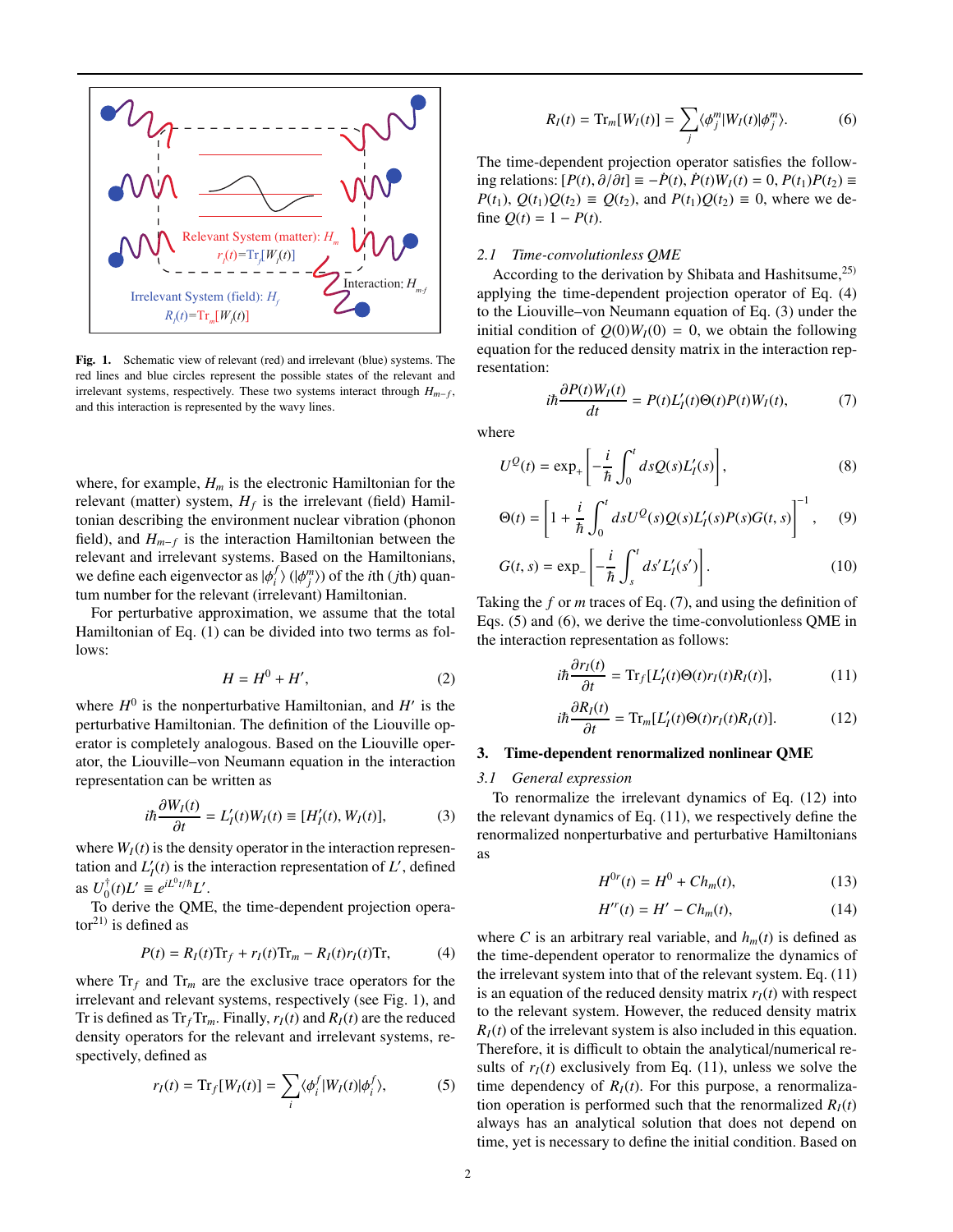this strategy, we introduced the factor  $C$  to consider the timedependency of the renormalized  $R_I(t)$  perturbatively fluctuating in the renormalized state. Apparently, Eqs. (13) and (14) are not renormalized when  $C = 0$  holds. Thus, we define the renormalized Hamiltonian such that the reduced density matrix of the irrelevant system is independent of time when  $C = 1$  holds. The definitions for the renormalized nonperturbative and perturbative Liouville operators are completely analogous.

In the same manner as described in the previous section, we can derive the time-dependent renormalized QME in the interaction representation as

$$
i\hbar \frac{\partial r_I(t)}{\partial t} = \text{Tr}_f[L_I''(t)\Theta'(t)r_I(t)R_I(t)],\tag{15}
$$

$$
i\hbar \frac{\partial R_I(t)}{\partial t} = \text{Tr}_m[L_I^{\prime\prime}(t)\Theta^{\prime\prime}(t)r_I(t)R_I(t)],\tag{16}
$$

where

$$
U^{rQ}(t) = \exp_+\left[-\frac{i}{\hbar} \int_0^t ds Q(s) L_T^{r}(s)\right],\tag{17}
$$

$$
\Theta^{r}(t) = \left[1 + \frac{i}{\hbar} \int_{0}^{t} ds U^{rQ}(s) Q(s) L_{I}^{r}(s) P(s) G^{r}(t, s)\right]^{-1}, (18)
$$

$$
G^{r}(t,s) = \exp_{-}\left[-\frac{i}{\hbar}\int_{s}^{t}ds'L_{I}^{r}(s')\right].
$$
 (19)

Here, we assume the initial condition of  $Q(0)r_I(0) = 0$ , and introduce the renormalized perturbative Liouvillian  $L_T^r(t)$  in the interaction representation as

$$
L_I^{\prime r}(t)A = [u^{\dagger}(t)H^{\prime r}(t)u(t), A], \qquad (20)
$$

where we introduce the renormalized nonperturbative propagator  $u(t)$  as

$$
u(t) = \exp_+\left[-\frac{i}{\hbar} \int_0^t ds H^{0r}(s)\right].
$$
 (21)

In the interaction representation, the index  $I$  differs from the index *I* in the previous section because of the renormalization. It should be noticed that, when  $C = 0$  holds, Eqs. (15) and (16) are equivalent to Eqs. (11) and (12), respectively.

Because of the relation  $\text{Tr}_{m}[AR_{I}(t)] = \text{Tr}_{m}[A]R_{I}(t)$  for any superoperator *A*, Eq. (16) is expressed by the commutator as

$$
i\hbar \frac{\partial R_I(t)}{dt} = [\text{Tr}_m[u^\dagger(t)(H' - Ch_m(t))u(t)\Theta^r(t)r_I(t)], R_I(t)].
$$
\n(22)

We define the operator  $h_m(t)$  and its interaction representation  $h'_m(t)$  to satisfy  $\partial_t R_I(t) = 0$  when  $C = 1$  holds, as

$$
h_m(t) = u(t)h'_m(t)u^\dagger(t),\tag{23}
$$

$$
h'_{m}(t) = \text{Tr}_{m}[H'^{r}_{I}(t)\Theta^{r}(t)r_{I}(t)]\frac{1}{\text{Tr}_{m}[\Theta^{r}(t)r_{I}(t)]},
$$
 (24)

where  $1/Tr_m[\Theta'(t)r_I(t)]$  is the inverse superoperator of  $Tr_m[Θ<sup>r</sup>(t)r<sub>I</sub>(t)]$ . Eq. (24) is expressed by the weight operator of  $\Theta'(t)r_I(t)$  as it averages  $H''_I(t)$ . Because the opera-

tor  $\Theta^r(t)r_I(t)$  includes the operator  $h'_m(t)$ , Eq. (24) is a selfconsistent equation without any approximations. The physical significance of  $h'_m(t)$ , is, therefore, the self-energy for the relevant system.

In the following, we assume that the initial condition of the renormalized density operator for the irrelevant system  $R_I(0)$ should correspond to the thermal equilibrium state as  $R_I(0)$  =  $\rho_B = e^{-\beta H_f} / \text{Tr}_f[e^{-\beta H_f}]$ . The superoperator in the Liouville space for  $h'_m(t)$  is defined as  $l'_m(t)A = [h'_m(t), A]$ , for any operator *A*. Using the relation  $Tr_f[l'_m(t)A] = 0$ ,  $Tr_f[L''_T(t)A]$  can be expressed as  $Tr_f[L'_T(t)A]$ . Consequently, the equation  $r_I(t)$  is ultimately re-expressed as follows:

$$
i\hbar \frac{\partial r_I(t)}{\partial t} = \text{Tr}_f[L'_I(t)\Theta^r(t)r_I(t)R_I(t)].\tag{25}
$$

#### *3.2 Perturbative approximation*

In this section, we drastically approximate the renormalized equation of  $r_I(t)$  in Eq. (25) to the nonlinear QME with the inclusion of the correction terms for the conventional QME. For this purpose, we first perturbatively approximate the operator  $\Theta^r(t)$  of Eq. (18) as

$$
\Theta^{r}(t)A \simeq A - \frac{i}{\hbar} \int_{0}^{t} ds \mathcal{Q}(s)[(H'_{\mathcal{I}}(s) - Ch'_{m}(s)), P(s)A], \tag{26}
$$

where we approximate the self-consistent equation of  $h'_m(t)$  in Eq. (24) by the lowest order of  $H'_{\mathcal{I}}(t)$  as

$$
h'_{m}(t) = \text{Tr}_{m}[u^{\dagger}(t)H'u(t)r_{I}(t)]. \qquad (27)
$$

Hence, by inserting Eq. (26) into Eq. (25), the second-order perturbative QME for  $r_I(t)$  is re-expressed as

$$
i\hbar \frac{\partial r_I(t)}{\partial t} = \text{Tr}_f[L'_I(t)r_I(t)R_I(t)]
$$

$$
- \frac{i}{\hbar} \int_0^t d s \text{Tr}_f[L'_I(t)Q(s)L''_I(s)r_I(t)R_I(0)], \quad (28)
$$

where we replace the operator  $R_I(t)$  in the second term on the r.h.s. in Eq. (28) by *R*(0), because the perturbative order in its term is second.

Let us consider that the renormalized nonperturbative propagator  $u(t)$  in  $L_T^r(t)$  in Eq. (28) is perturbatively expanded and  $\sum_{\text{approximated by first order.}}$ 

$$
L_I''(t) \simeq L_I''(t) + \frac{i}{\hbar} \int_0^t ds C l_m'(s) L_I''(t).
$$
 (29)

In the same way, we perturbatively expand the operator  $R_I(t)$ by first-order perturbation. Hence, we obtain

$$
R_{I}(t) \simeq \rho_{B} - \frac{i}{\hbar} \int_{0}^{t} ds \text{Tr}_{m}[(L'_{I}(s) - Cl'_{m}(s))r_{I}(s)\rho_{B}]. \tag{30}
$$

By inserting Eqs. (29) and (30) into Eq. (28), we obtain the equation for  $r_I(t)$  as

$$
\begin{aligned} i\hbar \frac{\partial r_I(t)}{\partial t} &= \text{Tr}_f[L_I'(t)r_I(t)\rho_B] \\ &- \frac{i}{\hbar} \int_0^t ds \text{Tr}_f[L_I'(t)(1 - (\rho_B \text{Tr}_f + r_I(s)\text{Tr}_m))L_I'(s)r_I(t)\rho_B] \end{aligned}
$$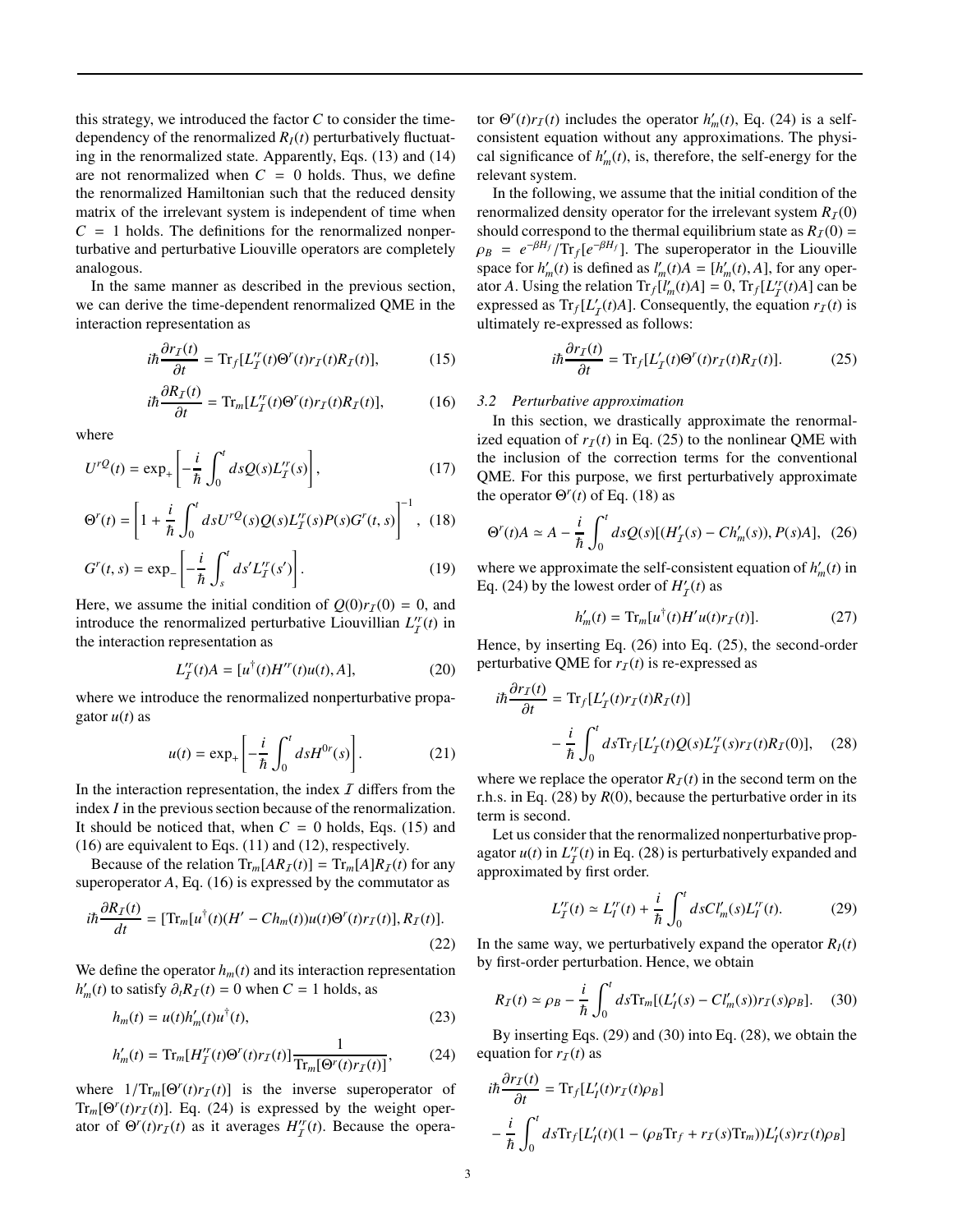$$
- (1 - C) \frac{i}{\hbar} \int_0^t ds \text{Tr}_f[L'_I(t) r_I(t) \text{Tr}_m[L'_I(s) r_I(s) \rho_B]]. \tag{31}
$$

In the Markov approximation, we replace the time dependency in the nonlinear QME in Eq. (31)  $r_I(s)$  with  $r_I(t)$ , and then replace the variable *s* with  $t - s$  in the time integration. Ultimately, we obtain the second-order nonlinear QME as

$$
i\hbar \frac{\partial r_I(t)}{\partial t} = \text{Tr}_f[L_I'(t)r_I(t)\rho_B]
$$
  
\n
$$
-\frac{i}{\hbar} \int_0^t ds \text{Tr}_f[L_I'(t)(1-\rho_B \text{Tr}_f)L_I'(t-s)r_I(t)\rho_B]
$$
  
\n
$$
+C\frac{i}{\hbar} \int_0^t ds \text{Tr}_f[L_I'(t)r_I(t)\text{Tr}_mL_I'(t-s)r_I(t)\rho_B].
$$
 (32)

It should be noted that Eq. (32) becomes a conventional linear QME when the parameter C is 0. On the other hand, because  $R_I(t)$  is independent of time when the parameter C is 1, Eq. (32) becomes a nonlinear QME.

When we perform the time integration into infinity in Markov limit, we obtain the following equation:

$$
i\hbar \frac{\partial r_f(t)}{\partial t} = \text{Tr}_f[L'_I(t)r_I(t)\rho_B]
$$
  

$$
-\frac{i}{\hbar} \int_0^\infty ds \text{Tr}_f[L'_I(t)(1-\rho_B \text{Tr}_f)L'_I(t-s)r_I(t)\rho_B]
$$
  

$$
+C\frac{i}{\hbar} \int_0^\infty ds \text{Tr}_f[L'_I(t)r_I(t)\text{Tr}_mL'_I(t-s)r_I(t)\rho_B], \quad (33)
$$

which is a type of Born-Markov approximation to derive the conventional QME.

## 4. Analytical application

As an analytical application, we used the following spinboson Hamiltonian for a two-electronic state system:

$$
H^{0} = \sum_{i=d,a} H_{i}|i\rangle\langle i|,\tag{34}
$$

$$
H_i = E_i + H_i^{e-p},\tag{35}
$$

$$
H' = \sum_{i \neq j}^{d,a} V_{ij} [|i\rangle\langle j| + |j\rangle\langle i|], \tag{36}
$$

$$
H_i^{e-p} = \sum_k \hbar \omega_k [b_k^\dagger b_k + g_{ik}(b_k^\dagger + b_k)],\tag{37}
$$

where  $E_i$  is the energy of the electronic excited state  $|i\rangle$  in the *i*th site, and  $V_{ij}$  denotes the exciton coupling strength between the *i*th and *j*th sites. In addition to the electronic states, we considered the phonon bath for nuclear vibration only:  $b_k^{\dagger}$ (*bk*) is the creation (annihilation) operator for the *k*th phonon mode, and its frequency is  $\omega_k$ . Finally,  $g_{ik}$  is the exciton– phonon coupling strength for the *i*th excited state and the *k*th phonon mode.

In the following section, we numerically analyze the property of Eq. (33) under secular approximation. The expression of the elements of the reduced density matrix  $r_I(t)$  is given in the Appendix. Hence, according to Eq.  $(A·8)$ , we ultimately

obtain the nonlinear QME for the weak electronic coupling limit as follows:

$$
\frac{\partial r_{dd}(t)}{\partial t} = k_{da}r_{aa}(t) - k_{ad}r_{dd}(t) - C(k_{da} - k_{ad})r_{ad}(t)r_{da}(t),
$$
\n(38)

$$
\frac{\partial r_{da}(t)}{\partial t} = -k_{ad}r_{da}(t) + CK_{da}(r_{aa}(t) - r_{dd}(t))r_{da}(t),\tag{39}
$$

where  $k_{da}$  and  $K_{da}$  are respectively expressed as

$$
k_{ad} = \frac{V_{ad}^2}{\hbar^2} \lim_{t \to \infty} \int_0^t ds \left[ \langle e^{iH_d t/\hbar} e^{-iH_a s/\hbar} e^{-iH_d (t-s)/\hbar} \rangle_B \right. \n+ \langle e^{iH_d (t-s)/\hbar} e^{iH_a s/\hbar} e^{-iH_d t/\hbar} \rangle_B \right],
$$
\n(40)  
\n
$$
K_{da} = \frac{V_{ad}^2}{\hbar^2} \lim_{t \to \infty} \int_0^t ds \left[ \langle e^{iH_d t/\hbar} e^{-iH_a s/\hbar} e^{-iH_d (t-s)/\hbar} \rangle_B \right]
$$

$$
I_a = \frac{aa}{\hbar^2} \lim_{t \to \infty} \int_0^t ds \left[ \langle e^{iH_d t/\hbar} e^{-iH_a s/\hbar} e^{-iH_d (t-s)/\hbar} \rangle_B \right. \\ \left. - \langle e^{iH_a (t-s)/\hbar} e^{iH_d s/\hbar} e^{-iH_d t/\hbar} \rangle_B \right], \tag{41}
$$

where the bracket  $\langle \cdots \rangle_B$  is defined as  $Tr_f[\cdots \rho_B]$ ,  $\rho_B$  is  $e^{-\beta H_B}/\text{Tr}_f[e^{-\beta H_B}]$ , and  $H_B$  is bath Hamiltonian defined as  $\sum_{k} \hbar \omega_{k} b_{k}^{\dagger} b_{k}.$ 

For Eqs. (40) and (41), we assume that the vibrational relaxation is very fast, and that the distribution expressed by  $\rho_B$  may represent a thermal equilibrium state in which the excitation almost localizes at each electronic state as  $e^{-iH_i t/\hbar} \rho_B e^{iH_i t/\hbar} \simeq \rho_i$ , where  $\rho_i = e^{-\beta H_i} / \text{Tr}_f[e^{-\beta H_i}]$  for  $i = d$  or *a*. With this assumption, we approximate Eqs. (40) and (41) as follows:

$$
k_{ad} = \frac{V_{ad}^2}{\hbar^2} \int_{-\infty}^{\infty} d\tau \langle e^{iH_a \tau/\hbar} e^{-iH_d \tau/\hbar} \rangle_d, \qquad (42)
$$
  

$$
K_{da} = \frac{V_{ad}^2}{\hbar^2} \int_0^{\infty} d\tau [\langle e^{iH_d \tau/\hbar} e^{-iH_a \tau/\hbar} \rangle_d - \langle e^{-iH_a \tau/\hbar} e^{iH_d \tau/\hbar} \rangle_a], \qquad (43)
$$

where we define the brackets as  $\langle \ldots \rangle_i = \text{Tr}_f[\ldots \rho_i]$ . According to the definition of the Hamiltonian in Eq. (35), the correlation function in the integrand of Eqs. (42) and (43) is expressed as

$$
\langle e^{iH_a t/\hbar} e^{-iH_d t/\hbar} \rangle_d = e^{i(E_a - E_d + \lambda_d + \lambda_a)t/\hbar - g_d(t) - g_a(t)}, \qquad (44)
$$

where

$$
g_i(t) = \int_0^t dt_1 \int_0^{t_1} dt_2 \int_{-\infty}^{\infty} d\omega J_i(\omega) (n(\omega) + 1) e^{-i\omega t_2}, \quad (45)
$$

for  $i = d$  or *a*. Here,  $J_i(\omega)$  is the density of states with the exciton–phonon interaction

$$
J_i(\omega) = \sum_k \omega^2 g_{ik}^2 \delta(\omega - \omega_k), \qquad (46)
$$

and it has the property  $J_i(-\omega) = -J_i(\omega)$ .<sup>26, 27)</sup> Here,  $n(\omega)$  is the Bose–Einstein distribution function, and  $\lambda_i$  is the reorganization energy of the *i*th state defined as  $\hbar \int_0^{\infty} d\omega J_i(\omega)/\omega$ .

The factors  $k_{ad}$  and  $k_{da}$  are equivalent to the rate constant expression in Förster theory.<sup>17)</sup> The factor  $K_{da}$  is a constant that is involved in nonlinear effects and the integrand has the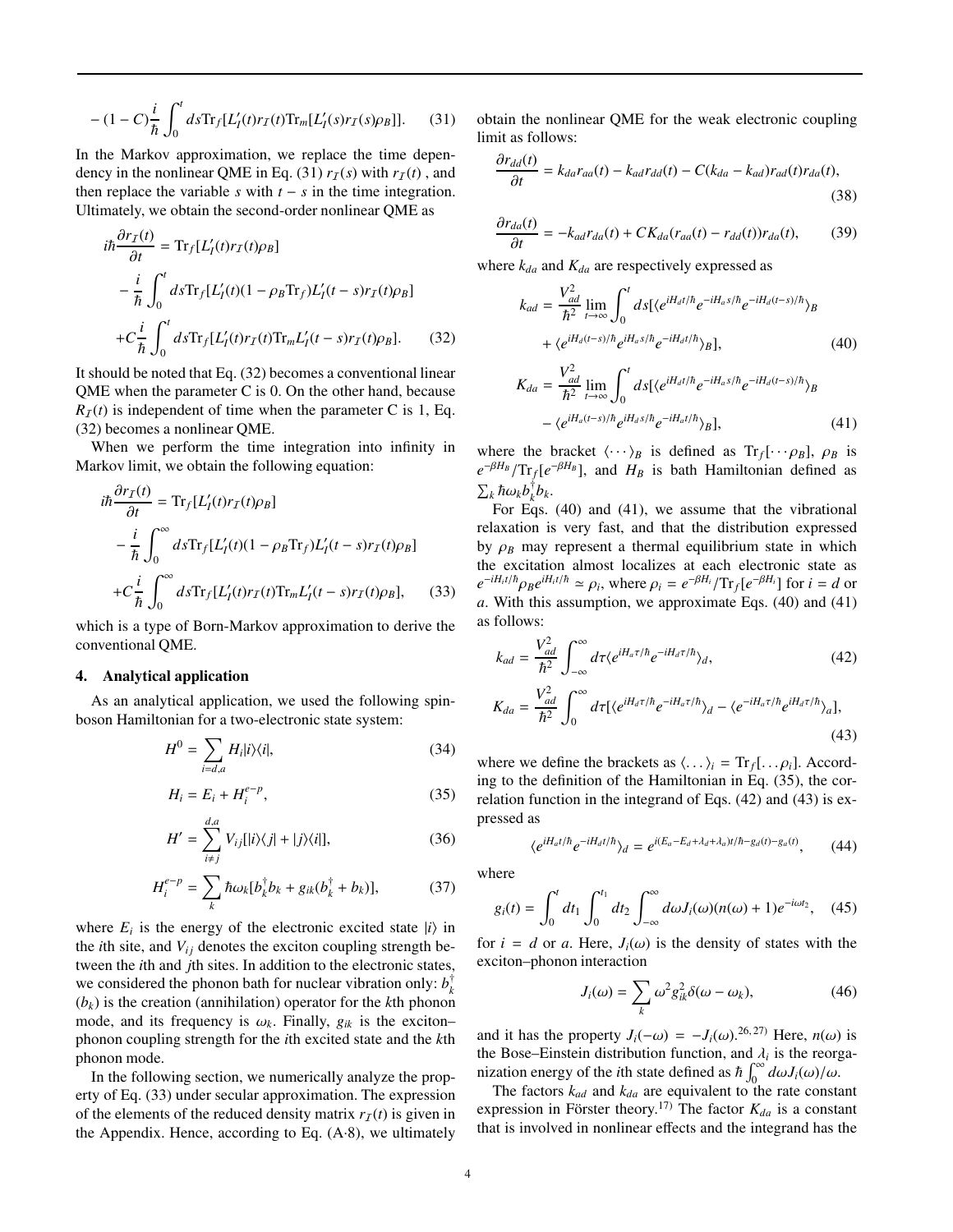form of the difference between the time correlation functions of forward and backward reactions. Owing to the expressions in Eqs. (38) and (39), if the off-diagonal elements  $r_{ad}(t)$  and  $r_{d}$  $(t)$  of the density operator corresponding to coherence are zero as in the initial condition, the effect of the nonlinear term does not appear. In addition, even when the values of the diagonal elements of the density operators  $r_{dd}(t)$  and  $r_{aa}(t)$  are nearly equivalent, the effect of the nonlinear term in Eq. (39) is small. Taking this aspect into consideration, the next section describes numerical calculations of the nonlinear QME, insofar as the initial condition has some electronic coherence in the relevant system.

### 5. Numerical analysis

For the numerical analysis, we assumed that  $J_i(\omega)$  is independent of the state  $|i\rangle$  by denoting it as  $J(\omega)$ , and we used the overdamped Brownian oscillator model given by

$$
J(\omega) = \frac{2}{\pi} \frac{\lambda \gamma \omega}{\hbar^2 \omega^2 + \gamma^2}.
$$
 (47)

Furthermore, we used the following parameters: exciton coupling  $V_{ad}$  = 20 cm<sup>-1</sup>, reorganization energy  $\lambda$  = 200 cm−<sup>1</sup> (which is 10 times larger than the value of *Vad*) to satisfy the perturbative approximation), cutoff energy  $\gamma = 500 \text{ cm}^{-1}$ (which is proportional to the inverse of the relaxation time  $\tau_B$ in the nuclear fluctuations at about 10 fs) to satisfy the Markov approximation, and temperature  $T = 300$  K. The energy gap  $E_d - E_a$  between the donor and acceptor was 500 cm<sup>-1</sup>. It was apparent that the value of *Vad* was smaller than the other parameters. In the site representation, the initial conditions for the numerical analysis were  $r_{dd}(0) = 0.9$ ,  $r_{aa}(0) = 0.1$ , and  $r_{da}(0) = r_{ad}(0) = \sqrt{r_{dd}(0)r_{aa}(0)}$ .

We numerically calculated the time-dependency of the diagonal element of the density matrix by nonlinear QME (NLQME) in the case where  $C = 1$  up to  $t_{max} = 5$  ps, which was the order of the upper limit of the time region estimated as  $\hbar \gamma / V_{ad}^2$  by the second-order perturbation. Fig. 2 shows the results by NLQME, linear QME (LQME) for the case of  $C = 0$ , and hierarchical equation (HEOM).<sup>6)</sup> Indeed there were some differences between the results by NLQME (LQME) and HEOM in shorter intervals of time  $(t < 1 \text{ ps})$ due to the approximation by the Markovian limit. However, the results by NLQME were similar to those by HEOM when  $t > 1$  ps.

To numerically analyze the energy gap  $E_d - E_a$ , the coupling strength  $V_{ad}$ , and the reorganization energy  $\lambda$  dependencies of the diagonal density matrix element  $r_{dd}(t)$  by NLQME, LQME, and HEOM, we define the average of difference ∆L−HEOM (∆nonL−HEOM) between the results by NLQME (LQME) and those by HEOM as:

$$
\Delta_{\text{L-HEOM}} \equiv \sqrt{\frac{1}{t_{\text{max}}}} \int_0^{t_{\text{max}}} ds (r_{dd}^{\text{L}}(s) - r_{dd}^{\text{HEOM}}(s))^2, \quad (48)
$$

$$
\Delta_{\text{nonL-HEOM}} \equiv \sqrt{\frac{1}{t_{\text{max}}}} \int_0^{t_{\text{max}}} ds (r_{dd}^{\text{nonL}}(s) - r_{dd}^{\text{HEOM}}(s))^2, (49)
$$



Fig. 2. Time profile of probability  $r_{dd}(t)$  calculated using the proposed theory (red), linear QME (orange), and HEOM (green) in the case where  $V_{da} = 20 \text{ cm}^{-1}$ ,  $\lambda = 200 \text{ cm}^{-1}$ ,  $\gamma = 500 \text{ cm}^{-1}$ ,  $T = 300 \text{ K}$ , and  $E_d - E_a = 500$ cm<sup>-1</sup>. The inset shows the time profile of the same  $r_{dd}(t)$  over a short period of time.

where  $r_{dd}^{\text{nonL}}(s)$  is the diagonal density matrix element calculated by  $\text{NLQME}$  and  $r_{dd}^{\text{L}}(s)$  is that by LQME, and  $r_{dd}^{\text{HEOM}}(s)$  is the diagonal element of the reduced density matrix by HEOM.

The results of the coupling strength *Vad* and the energy gap  $E_d - E_a$  dependencies of the average differences  $\Delta_{\text{nonL-HEOM}}$ and  $\Delta_{\text{L-HEOM}}$  are shown in Fig. 3. In the region where the energy gap is considerable, the NLQME results match the HEOM results relatively well. In the region of small *Vad*, which corresponds to the applicable region from Förster theory, the results by NLQME are more accurate than the results by LQME. Hence, the nonlinear term in NLQME plays an important role in such a case. On the other hand, as the value of *Vad* increases, both results by LQME and NLQME fail to match the HEOM results. However, the value of  $\Delta_{\text{nonL-HEOM}}$ is smaller than that of  $\Delta$ <sub>L−HEOM</sub>. This implies that the applicable parameter region for NLQME is more widened than that for LQME. In other words, since the applicability by NLQME improves in the direction of increasing  $E_d - E_a$  and *Vad*, NLQME can extend the applicability of the theory from the limit of Förster theory to the intermediate coupling region.

Fig. 4 shows the reorganization energy  $\lambda$  and the energy gap  $E_d - E_a$  dependencies of the average differences. The reproducibility of NLQME with respect to the reorganization energy is better than that of LQME when the energy gap is more than approximately 400 cm<sup>-1</sup>. However, there is a region where the results by LQME are better than those by NLQME—namely, when the reorganization energy  $\lambda$  is over 400 cm<sup>-1</sup> and the energy gap  $E_d$  −  $E_a$  is smaller than  $\lambda$ .

## 6. Discussion

At present, many theoretical studies employing QME are based on conventional projection operators, for which the dynamics of the irrelevant system must be in strong ther-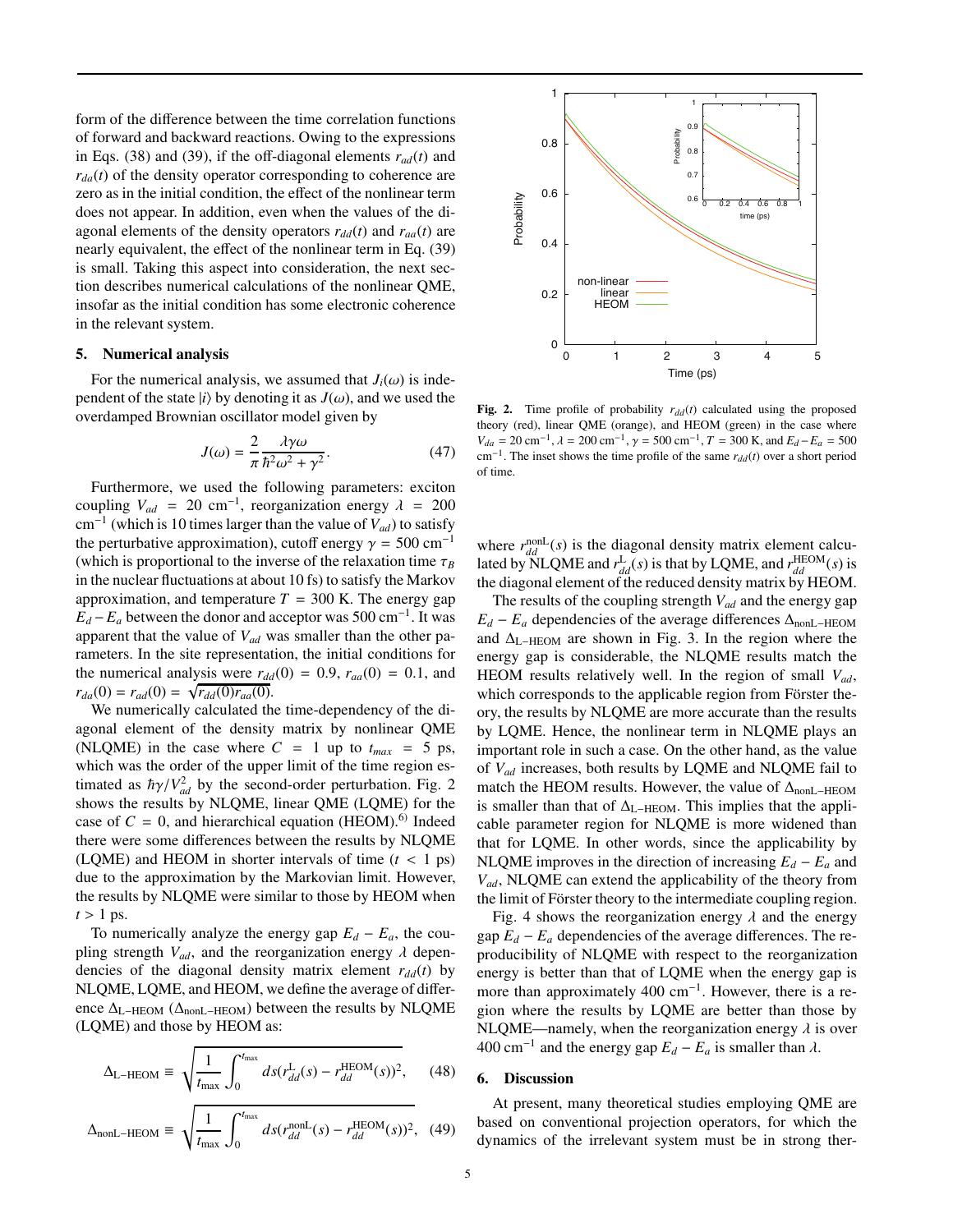

Fig. 3. *V<sub>ad</sub>* and  $E_d - E_a$  dependency of (a)  $\Delta_{\text{nonL-HEOM}}$  and (b)  $\Delta_{\text{L-HEOM}}$ . The other parameters are  $\lambda = 200 \text{ cm}^{-1}$ ,  $\gamma = 500 \text{ cm}^{-1}$ ,  $T = 300 \text{ K}$ .



Fig. 4.  $\lambda$  and  $E_d - E_a$  dependency of (a)  $\Delta_{\text{nonL-HEOM}}$  and (b)  $\Delta_{\text{L-HEOM}}$ . The other parameters are  $V_{12} = 20 \text{ cm}^{-1}$ ,  $\gamma = 500 \text{ cm}^{-1}$ ,  $T = 300 \text{ K}$ .

Reorganization energy(cm<sup>-1</sup>)

mal equilibrium regardless of the state of the relevant system. Here, we focused on the dynamics of the relevant system interacting with the irrelevant system regardless of the equilibrium state, because the time-dependent projection operator techniques provide nonequilibrium dynamics in the irrelevant system.

We applied time-dependent renormalization to the conventional nonlinear QME. Although Linden and May also derived a time convolution QME using the time-dependent projection operator by Willis and Picard, they found that the nonlinear terms in the derived equation cancel identically in the Markov approximation.<sup>23)</sup> Hence, their equation coincides with the conventional LQME. This cancellation can be attributed to simple perturbative expansion, corresponding to the case of  $C = 0$  in Eqs. (31) or (32) in our theory. By contrast, our proposed formula has a new nonlinear term and the derived nonlinear terms do not cancel in the Markov approximation. These differences could be due to the renormalization in the case of  $C \neq 0$  in Eqs. (31) or (32) in our theory. Recently, the formalism for a closed equation of the reduced density operator based on the self-consistent Mori projector technique (c-MoP) was offered by Degenfeld-Schonburg and Hartmann.<sup>24)</sup> Their numerical analysis in the stationary state demonstrated highly accurate results with the c-MoP comparable with mean field theory. The c-MoP derives closed nonlinear quantum master equations for the N-body system using traditional projection operators. Derivation of the equation involves focusing on each element in the reduced density matrix. Specifically, the derived equations relating to the relevant system are represented exclusively by each element of the reduced density matrix. By assuming translation invariance by the symmetry of lattice, the derived QME was reduced to equations for cluster of subsystems. In the following, to compare our method by the time-dependent renormalization to that by the c-MoP or by Willis and Picard, we briefly summarize the approximations in this paper.

The starting point is the time-convolutionless equations (11) and (12). We applied time-dependent renormalization  $H^{0r}(t)$  and  $H^{rr}(t)$  as Eqs. (13) and (14) to these equations in section 3.1. In deriving Eq. (28) from the renormalized time convolutionless Eq. (25), we performed second-order perturbative expansion with renormalized perturbative term  $H''(t)$ , which corresponds to Born approximation. The first term on the r.h.s of Eq. (30) which approximates the reduced density matrix of the irrelevant system  $R_I(t)$  with first order perturbation, corresponds to that of the initial condition  $R_I(0)$  by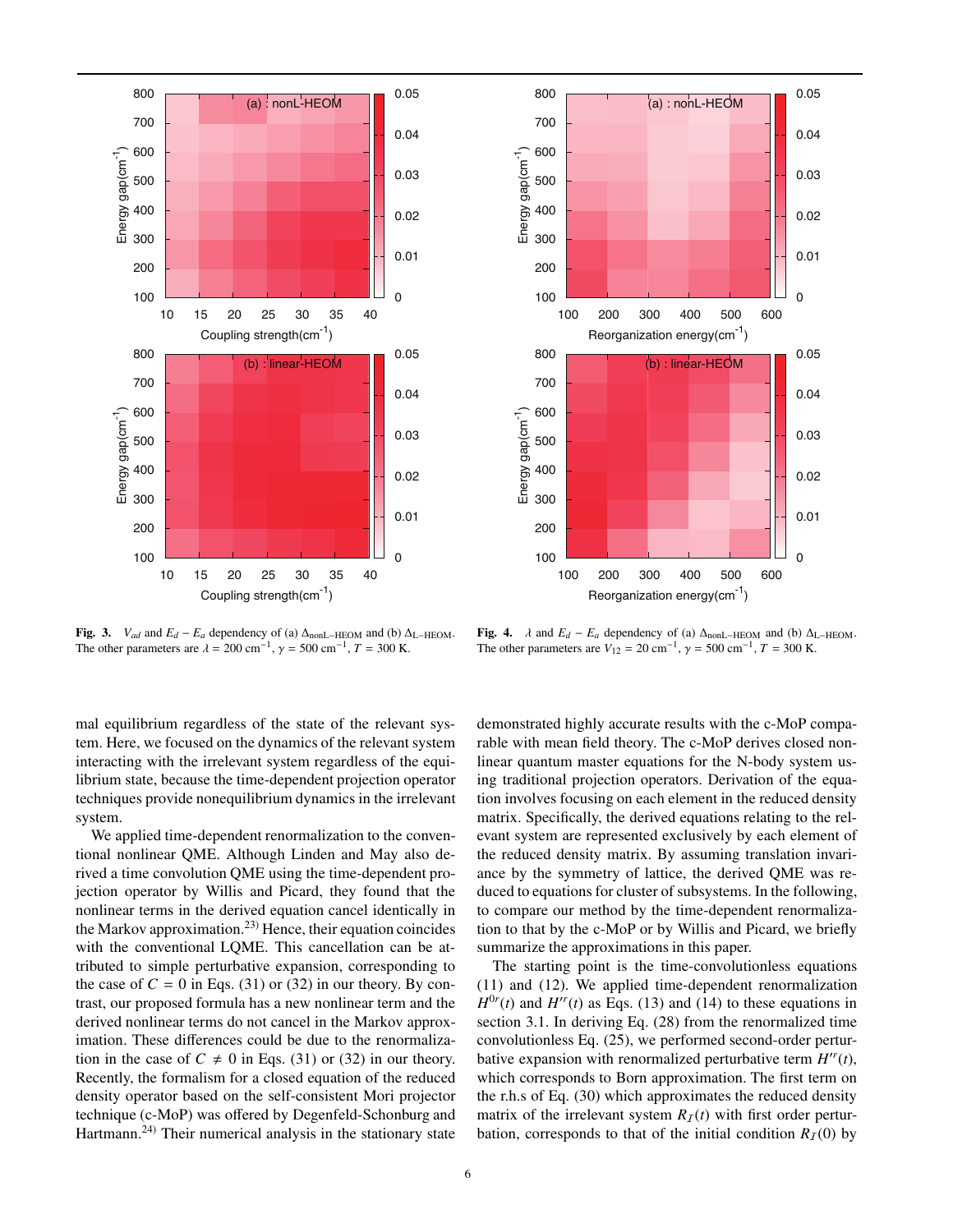Born approximation, and the second term indicates that the dynamics of the relevant system is considered. Since the effect of the second term on the r.h.s of Eq. (30) is assumed to be perturbatively weak, it causes small fluctuations around the thermal equilibrium state. One of the reduced density matrices of the relevant system  $r_I(s)$  in the second and third terms of the right-hand side of Eq. (31) depends on the time variable *s* indicating non-Markovian character. These originate because  $r_I(s)$  of the second term is due to the time-dependent projection operator  $Q(s)$  in Eq. (28), and  $r<sub>T</sub>(s)$  of the third term occurs under the influence of the dynamics in the irrelevant system of Eq. (30). By using Markov approximation,  $r_I(s)$  can be rewritten as  $r_I(t)$  and then the equation is approximately expressed as Eq. (32). In the Markov limit, the final formula is expressed as Eq. (33), where the effect of renormalization is included on the third term on the r.h.s of this equation. The first and second terms of the r.h.s of Eq. (33) are the same as the conventional linear QME. The time correlation function in the third term of the r.h.s of Eq. (33) is expressed similar to that in the second term (see Appendix). Therefore, timescales τ*<sup>B</sup>* and τ*<sup>R</sup>* in the Born-Markov approximation (τ*<sup>B</sup>* ≪ τ*R*) applied in Eq. (33) are the correlation time of the bath ( $\tau_B \sim \hbar/\gamma$ in this study) and the relaxation time of the relevant system  $(\tau_R \sim 1/k_{ad}$  in this study) when approximately derived by the conventional linear QME. The final form of our QME to which the secular approximation ( $\tau_s \sim \hbar/|E_d - E_a| \ll \tau_R$  in this study) is applied for numerical analysis is expressed by Eqs. (38) and (39). Our QME is expressed as closed formula only by the reduced density matrix of the relevant system. The nonlinear terms that include the coefficient *C* in our QME are new terms yielded by the time-dependent renormalization procedure in this study, while the new coefficient *C* does not appear in the methods by Willis and Picard, and by the c-MoP. In the c-MoP method, Born approximation is applied in the derivation of the QME. In the method by Willis and Picard, the Born approximation, the Born-Markov approximation and the approximation of the Markov limit are stepwise applied in the derivation of each parallel QME for the relevant and irrelevant systems. In this study, at each stage of approximations summarized above, approximation is performed so that the contribution of the coefficient *C* included in the renormalized perturbation term remains in the lowest order. Depending on the value of the coefficient *C*, the non-linear terms in our QME contribute to correct the conventional linear QME in the relevant system through the dynamics in the irrelevant system. This is not included in the methods by the c-MoP, and by Willis and Picard, and is a new effect added by this study.

In this paper, through the renormalization technique in which the dynamics of the irrelevant system are renormalized into the dynamics of the relevant system, the renormalized irrelevant system appears to achieve thermal equilibrium in a mathematical sense. In addition, the strength of the renormalized perturbative terms *H* ′*r* should be less than that of the original perturbation terms *H* ′ . Hence, the applicable timescale can be extended beyond that without the renormalization technique. The conspicuous difference between the numerical analysis of our proposed formalism and that of the conventional analysis appears when the timescale is much larger.

The inset of Fig. 2 shows the numerical results over a short period of time. It can be seen that the initial condition for numerical analysis with our theory is same as that by HEOM. With HEOM, however, the probability immediately following  $t = 0$  increases slightly, because the process is non-Markovian over a short period of time. In this study, we assumed that the value of  $\gamma$  is large. This means that the relaxation time is very fast. When the value of  $\gamma$  is small, the reaction process is non-Markovian, and the upper limit of the time integration *tmax* in Eqs. (48) and (49) is small. In such a case, since the values of Eqs. (48) and (49) are large, quantitative discrepancies appear between the numerical results by our theory and those by HEOM, as shown in Figs. 3 and 4.

The numerical results in Figs. 3 and 4 show that the proposed theory is strongly dependent on the size of the energy gap. When the size of the energy gap is smaller than the thermal energy, with  $|E_d - E_a| < k_B T$ , the state immediately after transition at site  $|d\rangle \rightarrow$  site  $|a\rangle$  in the relevant system is near the thermal equilibrium state for the irrelevant system without renormalization. In such a case, the dynamics for the irrelevant system may be applicable as a thermal bath. However, in the opposite case, where  $|E_d - E_a| > k_B T$ , the state immediately after transition in the relevant system passes far from the thermal equilibrium state for the irrelevant system without renormalization. In such situations, insofar as there is considerable effective relaxation time in the environment before attaining the steady state, the dynamics of the environment might be far from the equilibrium state immediately after the occurrence of a state transition. Hence, the perturbative approach using the conventional projection operator is inapplicable in such a situation. The effect of renormalization in this study should account for the feedback of such nonequilibrium states on the dynamics of the irrelevant system.

However, there were some quantitative discrepancies between the results of the proposed theory and those of the HEOM. This may be due to the delocalization effect caused by the small energy gap, because the electronic state approaches resonance in such cases. In this paper, our numerical analysis considered the transfer process in terms of the theory for the weak electronic coupling case exclusively. We may need to analyze the dynamics in the opposite limiting case as well, that is, using electron-phonon coupling as the perturbation term. The resulting QME could be applied to the relaxation processes in the delocalized exciton states. To develop our theory more generally, the discrepancies between it and HEOM could be corrected using the perturbative approach in the modified Redfield theory,  $26,28$ ) which reproduces Förster theory and Redfield theory for the limiting cases. Recently, a coherent modified Redfield theory<sup>29, 30</sup> was constructed using a pure dephasing reference system master-equation method $31$ ) based on the modified Redfield theory. However, to use this modified Redfield theory, we may need to derive a more exact nonlinear QME in the intermediate coupling case.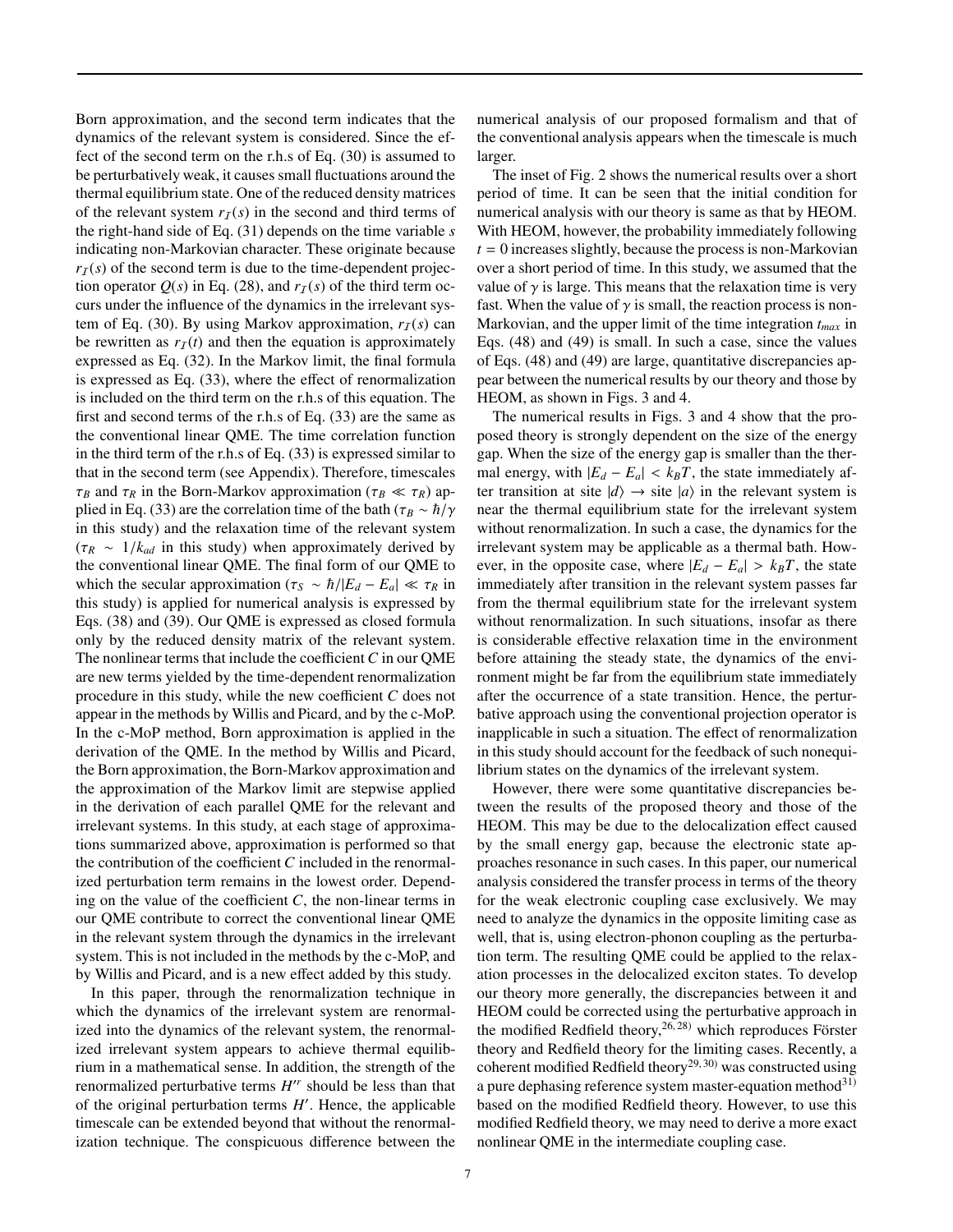After the analysis shown in Fig. 4, it is clear that the theory by nonlinear QME, namely for the case of  $C = 1$  in Eq. (32), is difficult to apply in all parameter areas, where it holds that the energy gap  $E_d - E_a$  is smaller than the reorganization energy  $\lambda$ . In this parameter region, it is evident that the linear master equation for the case of  $C = 0$  in Eq. (32) achieves better results than the nonlinear formalism. This shows that there may be a relationship between the parameter region and the variable *C*. In other words, the degree of the feedback effect from the irrelevant system changes depending on the parameter region. In order to include this effect, it is necessary to introduce a formalism that adjusts the variable *C* according to the parameter region.

We previously researched the application of a variational principle to QME (which results in a so-called variational master equation).<sup>11, 12)</sup> According to this approach, the free energy function is used to obtain an optimized trial function for the variational method. The variational parameters in the variational master equation should generally vary as functions of time, although the optimized variational parameter is applicable to the thermal equilibrium state. Although some trial functions for the polaron problem have been proposed,  $13-16$ ) from the point of view of the polaron transformation, we suppose that the time-dependent renormalization in this paper corresponds to a polaron transformation. Specifically, our numerical analysis was limited exclusively to strong constraints in the case of  $C = 1$  for the NLQME. If weaker conditions could be imposed by including the variable *C* as a variational parameter, these problems might be partially or fully overcome.

The numerical results for the proposed theory show that this theoretical approach can be applied over large timescales. For example, in a photosynthetic antenna and its reaction center, a fast light-harvesting process occurs, followed by a slower electron transfer reaction. In the leading studies in this field, attempts have been made to understand the mechanism that produces electron transfer reactions after excitation energy is transferred to the reaction center.<sup>32, 33)</sup> Each of these elementary reactions has an intrinsic timescale, and they are hierarchically different from each other. The proposed theory could apply to cases in which the thermalization process produced by the nonequilibrium dynamics of the environment has an important influence on the reactions.

Finally, the only modification to the approximated final form in the proposed theory is the inclusion of the nonlinear term in Eq. (31). Concerning the numerical analysis, such a modification is easy to implement in the source program, and the computational cost is almost the same as that for conventional QME. Hence, the proposed theory offers advantages for the analysis of reaction dynamics over large timescales.

## 7. Conclusion

In this paper, a new QME was constructed by applying time-dependent renormalization to the nonlinear QME derived by Shibata and Hashitsume.25) The general expression of the proposed equation, which might account for the influence of dynamic environmental feedback on the irrelevant system, has nonlinear terms in addition to the conventional linear QME. As an example, the transfer dynamics in relevant two-site systems with a nuclear vibrational environment based on the conventional theory for the weak electronic coupling case were numerically analyzed in a comprehensive parameter region. We found that, when the energy gap is large, the proposed theory reproduces the results given by HEOM, even when the differences between the conventional theory and HEOM are considerable. Consequently, the proposed theory offers significant advantages when studying the dynamics of a system over large timescales, particularly when the thermalization caused by the non-equilibrium dynamics of the environment has an important influence on the reactions.

### Appendix: Kernel calculation

We first approximate  $Tr_f[L'_I(t)r_I(t)\rho_B]$  as zero by random phase approximation. The approximated nonlinear QME is expressed as follows:

$$
\frac{\partial r_I(t)}{\partial t} = -\frac{1}{\hbar^2} \int_0^\infty ds \text{Tr}_f[L_I'(t)L_I'(t-s)r_I(t)\rho_B]
$$

$$
+ \frac{C}{\hbar^2} \int_0^\infty ds \text{Tr}_f[L_I'(t)r_I(t)\text{Tr}_m[L_I'(t-s)r_I(t)\rho_B]]. \quad (A-1)
$$

Here, we derive the formalisms of the kernel in the integrand of Eq.  $(A-1)$ .

First, we analyze the kernel from the first term of the r.h.s. of Eq.  $(A-1)$ . The kernel by the Liouville operator is reexpressed as the commutator as follows:

$$
\text{Tr}_{f}[L'_{I}(t)L'_{I}(t')r_{I}(t)\rho_{B}] = \text{Tr}_{f}[[H'_{I}(t), [H'_{I}(t'), r_{I}(t)\rho_{B}]]].
$$
\n(A-2)

Expanding Eq.  $(A·2)$  and taking a matrix element of  $\langle i|$  and  $|i\rangle$ , we obtain

$$
\langle i| \text{Tr}_{f}[[H'_{I}(t), [H'_{I}(t'), r_{I}(t)\rho_{B}]]]|j\rangle
$$
  
\n
$$
= \sum_{k,l} [\langle H'_{ik}(t)H'_{kl}(t')\rangle_{B}r_{lj}(t) - \langle H'_{lj}(t')H'_{ik}(t)\rangle_{B}r_{kl}(t)
$$
  
\n
$$
- \langle H'_{lj}(t)H'_{ik}(t')\rangle_{B}r_{kl}(t) + \langle H'_{kl}(t')H'_{lj}(t)\rangle_{B}r_{ik}(t)], \qquad (A-3)
$$

where we define the bracket  $\langle \cdots \rangle_B$  as  $Tr_f[\cdots \rho_B]$ ,  $\langle i|H'_I(t)|j\rangle$ as  $H'_{ij}(t)$ , and  $\langle i|r_I(t)|j\rangle$  as  $r_{ij}(t)$ .

Second, the kernel from the second term on the r.h.s of Eq.  $(A-1)$  is expressed by the commutator as

$$
\begin{aligned} &\text{Tr}_{f}[L'_{I}(t)r_{I}(t)\text{Tr}_{m}[L'_{I}(t')r_{I}(t)\rho_{B}]]] \\ &= \text{Tr}_{f}[[H'_{I}(t),r_{I}(t)\text{Tr}_{m}[[H'_{I}(t'),r_{I}(t)\rho_{B}]]]]. \end{aligned} \tag{A-4}
$$

In the same way as Eq. (A·3), the matrix element of  $\langle i|$  and  $|j\rangle$ of Eq. (A·4) is expressed as

$$
\langle i|\text{Tr}_{f}[[H'_{I}(t),r_{I}(t)\text{Tr}_{m}[[H'_{I}(t'),r_{I}(t)\rho_{B}]]]]|j\rangle
$$
  
= 
$$
\sum_{k,l,m} [(\langle H'_{il}(t)H'_{km}(t')\rangle_{B}r_{mk}(t) - \langle H'_{mk}(t')H'_{il}(t)\rangle_{B}r_{km}(t))r_{lj}(t)
$$